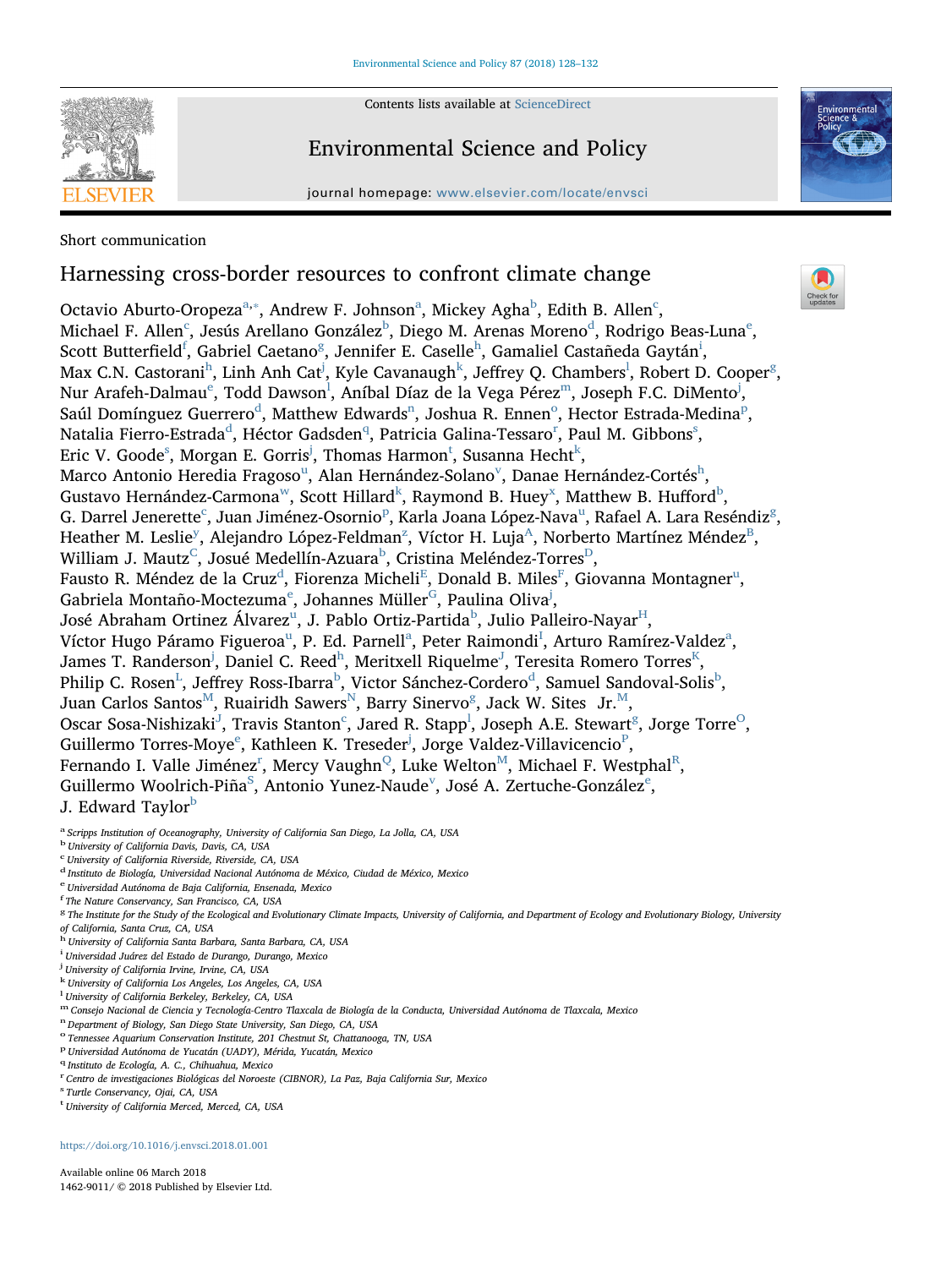- <span id="page-1-1"></span><sup>u</sup> Instituto Nacional de Ecología y Cambio Climático, Ciudad de México, Mexico
- <span id="page-1-2"></span><sup>v</sup> El Colegio de México, Ciudad de México, Mexico
- <span id="page-1-3"></span>w Centro Interdisciplinario de Ciencias Marinas (CICIMAR), IPN, La Paz, BCS, Mexico xDepartment of Biology, University of Washington, Seattle, WA, USA
- <span id="page-1-4"></span>
- <span id="page-1-5"></span><sup>y</sup> Darling Marine Center and School of Marine Sciences, University of Maine, ME, USA
- <span id="page-1-6"></span><sup>z</sup> Centro de Investigación y Docencia Económicas (CIDE), Ciudad de México, Mexico
- <span id="page-1-7"></span><sup>A</sup> Universidad Autónoma de Nayarit, Tepic, Nayarit, Mexico
- <span id="page-1-8"></span><sup>B</sup> Escuela Nacional de Ciencias Biológicas del Instituto Politécnico Nacional, Ciudad de México, Mexico
- <span id="page-1-9"></span><sup>C</sup> Department of Biology, University of Hawaii at Hilo, Hilo HI, USA
- <span id="page-1-10"></span><sup>D</sup> Comisión de Ecología y Desarrollo Sustentable del Estado de Sonora, Hermosillo, Sonora, Mexico
- <span id="page-1-11"></span> $^{\rm E}$  Hopkins Marine Station and Center for Ocean Solutions, Stanford University, Pacific Grove, CA, USA  $^{\rm F}$  Department of Biological Sciences, Ohio University, Athens, OH, USA
- <span id="page-1-12"></span>
- <span id="page-1-13"></span> $^{\rm G}$ Museum für Naturkunde, Leibniz-Institut für Evolutions-und Biodiversitätsforschung an der Humboldt-Universität zu Berlin, Berlin, Germany $^{\rm H}$ Centro Regional de Investigación Pesquera, INP-SAGARPA, Ensenada, Baja
- <span id="page-1-15"></span><span id="page-1-14"></span>
- <sup>I</sup> University of California Santa Cruz, Santa Cruz, CA, USA
- <span id="page-1-16"></span> $^{\rm J}$ Centro de Investigación Científica y de Educación Superior de Ensenada (CICESE), Ensenada, Baja California, Mexico K Centro Mario Molina para Estudios Estratégicos sobre Energía y Medio Ambiente, Ciudad de México,
- <span id="page-1-17"></span>
- <span id="page-1-18"></span> $^{\rm L}$  School of Natural Resources & the Environment, University of Arizona, Tucson, AZ, USA  $^{\rm M}$  Department of Biology, Brigham Young University, Provo, UT, USA
- <span id="page-1-19"></span>
- <span id="page-1-20"></span><sup>N</sup> Unidad de Genómica Avanzada (LANGEBIO), CINVESTAV-IPN, Irapuato, Guanajuato, Mexico <sup>O</sup> Comunidad y Biodiversidad A.C., Guaymas, Sonora, Mexico P<sup>P</sup> Conservación de Fauna del Noroeste A.C., Ensenada, Baja California,
- <span id="page-1-22"></span><span id="page-1-21"></span>
- <span id="page-1-23"></span>
- 
- <span id="page-1-24"></span> $^{\rm R}$ Marina Field Office, U.S. Bureau of Land Management, Marina, CA, USA $^{\rm S}$ Instituto Tecnológico Superior de Zacapoaxtla, Puebla, Mexico
- <span id="page-1-25"></span>

#### ARTICLE INFO

Keywords: US southwest Northern Mexico Binational collaborations Environmental innovation Cross-border transformation Research integration

## ABSTRACT

The US and Mexico share a common history in many areas, including language and culture. They face ecological changes due to the increased frequency and severity of droughts and rising energy demands; trends that entail economic costs for both nations and major implications for human wellbeing. We describe an ongoing effort by the Environment Working Group (EWG), created by The University of California's UC-Mexico initiative in 2015, to promote binational research, teaching, and outreach collaborations on the implications of climate change for Mexico and California. We synthesize current knowledge about the most pressing issues related to climate change in the US-Mexico border region and provide examples of cross-border discoveries and research initiatives, highlighting the need to move forward in six broad rubrics. This and similar binational cooperation efforts can lead to improved living standards, generate a collaborative mindset among participating universities, and create an international network to address urgent sustainability challenges affecting both countries.

#### 1. Introduction

The US southwest and northern Mexico are generally considered to constitute a single ecological and socio-environmental region ([Wilder](#page-4-0) [et al., 2013](#page-4-0)). They share a common history in many areas, including language and culture, and their economies and ecosystems are highly dependent upon one another. They have faced, and continue to face, changes in land use, depletion of fish stocks, ocean warming and acidification, multiple stresses on freshwater, forests, and wetlands, deterioration in air quality, increased frequency and severity of droughts and rising energy demands ([Wilder, 2013](#page-4-1)). These trends entail economic costs for both nations and have major implications for human health and well-being (Garfi[n et al., 2013](#page-3-0)).

Proposed policy initiatives by the current US administration affect international climate change agreements, domestic funding levels for environmental agencies, and regulatory controls on cross-border immigration (United States, Offi[ce of the Press Secretary, 2017](#page-4-2); [United](#page-4-3) States, Offi[ce of Mangement and Budget, 2017\)](#page-4-3). These initiatives may overshadow academic collaborations that foster research and educational opportunities, the development of cross-border science, and investments in shared environmental visions, laws, policies and agreements [\(Lazcano et al., 2017\)](#page-3-1). We argue that successful trans-border, scientific collaborations focused on environmental innovation and advances in knowledge can supersede the tenure of an administration of any country, enhance future environmental innovation, and advance in

knowledge from successful scientific collaborations already underway between the US and Mexico.

The La Paz United States-Mexico Agreement on Cooperation for the Protection and Improvement of the Environment in the Border Areas was signed on August 14, 1983 and entered into force on February 16 the following year. Calling for environmental cooperation in the border area based on equality, reciprocity and mutual benefit, this agreement is considered "a stable element of binational relations, institutions, resources, initiatives and reforms" [\(Mumme and Colllins, 2014\)](#page-4-4). A decade later, both governments created the Border Environment Cooperation Commission (BECC) and the North American Development Bank (NADB), which from 1995 through 2014 certified 243 environmental infrastructure projects with an estimated investment of \$8.3 billion. Twenty-six projects were related to clean air and efficient energy, and 28 to air quality. Twenty projects were completed by 2014, resulting in new renewable energy capacity that annually displaces 210 thousand metric tons of carbon dioxide emissions [\(Healy et al., 2014\)](#page-3-2).

In a more comprehensive effort, the United States Environmental Protection Agency (EPA) and Mexico's equivalent agency Secretaría de Medio Ambiente y Recursos Naturales (SEMARNAT) launched Border 2012, a bi-national network-building program aimed at bringing many previously disparate environmental management efforts into a common framework. Border 2012 brought together federal, state, and local governments, US border tribes, Mexico's indigenous communities, and various other stakeholders in both countries to address environmental

<span id="page-1-0"></span><sup>⁎</sup> Corresponding author. E-mail address: [maburto@ucsd.edu](mailto:maburto@ucsd.edu) (O. Aburto-Oropeza).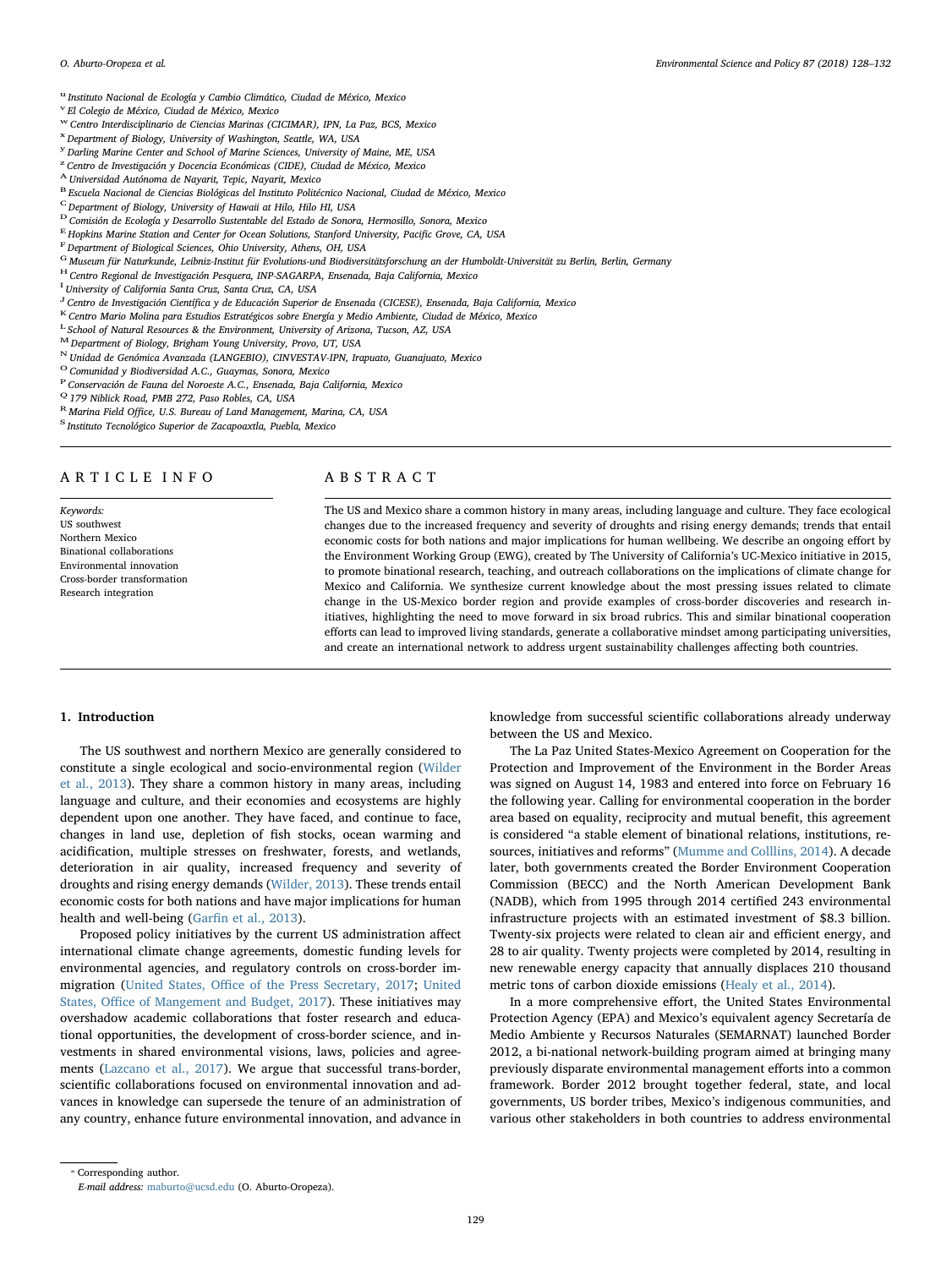#### border issues.

#### 2. Putting cooperation into practice

Addressing the shared, interrelated impacts of climate change requires thinking bi-nationally about the complex issues affecting lives on both sides of the US-Mexico border. This is the goal of the Environment Working Group (EWG) created by The University of California's UC-Mexico initiative in 2015. The EWG assembled binational research teams to understand likely impacts and adaptations to climate change; share findings with decision-makers, governments and the public in both countries; and educate the next generation of US and Mexican leaders to confront binational problems related to a changing environment. EWG teams include representation from all UC campuses and from Mexican academic institutions and organizations, and they encompass more than a dozen disciplines. In 2016/17, the EWG prepared a series of White Papers synthesizing our current knowledge about the most pressing issues related to climate change in the US-Mexico border region. They provide examples of cross-border discoveries and research initiatives highlighting the need to move forward in six broad rubrics: 1) Air and Epidemics, 2) Marine Resources and Fisheries, 3) Freshwater and Agriculture, 4) Terrestrial Biodiversity, 5) Human Vulnerability, Adaptation and Migration, and 6) Drought Impacts on Forests. ([http://escholarship.org/uc/search?entity=uc\\_](http://escholarship.org/uc/search?entity=uc_mexicoinitiative) [mexicoinitiative\)](http://escholarship.org/uc/search?entity=uc_mexicoinitiative)

#### a) Air and Epidemics

Human disease epidemics are rising in concert with climate change along the US-Mexico border. The increased emergence of infectious diseases, many of which are caused by fungal pathogens, is of particular concern ([Fisher et al., 2012\)](#page-3-3). Human cases of leishmaniosis, Chagas, Zika and Chikungunya diseases due to shifts in sandflies, triatomines, and mosquito populations, also pose important challenges to national public health authorities of both countries. Rates of San Joaquin Valley fever infection have now reached epidemic proportions across the region, owing in part to shifts in drought severity, temperature, and dust loads caused by land-use disturbances. Fungal disease outbreaks can be more challenging to forecast than the spread of other diseases, because fungal pathogen survival is independent of human population density. Up to 40% of those exposed to valley fever spores develop the disease, and mortality rates increase up to 90% in high-risk groups such as individuals with HIV or diabetes mellitus, those undergoing chemotherapy, transplantation, or women in their third trimester of pregnancy. If climate and soil disturbance continue to change, the valley fever-endemic regions could spread, potentially exposing a greater number of humans to the illness [\(Park et al., 2005](#page-4-5)), including the 13 million people within the greater Los Angeles area plus the 1.3 million residents in the Tijuana area.

#### b) Marine Resources and Fisheries

Marine kelp forests provide ecosystem services to humans worth billions of dollars globally [\(Carr and Reed, 2016](#page-3-4)). In California (US) and Baja California (Mexico), fisheries associated with kelp forests support economies and societies of coastal communities. Species populations are linked across the US-Mexico border through migration, dispersal, and genetic connectivity [\(Munguía-Vega et al., 2015](#page-4-6)). Under climate change the southern extent of giant kelp forest is expected to contract due to warming waters, reductions in nutrients, increasing wave disturbance and grazing by warm-water herbivores. Kelp forests in both countries are currently under stress due to historic overfishing and climate change. In ecosystems shared between nations, such as kelp forest systems, the actions taken by one nation invariably affect the other. Cross border cooperation in the management of these systems could help strengthen their resilience.

#### c) Freshwater and Agriculture

Rising temperatures and extreme-weather events resulting from climate change will have negative impacts on agricultural production in most of Mexico and the US, particularly California ([Lobell et al., 2011](#page-3-5); [Medellin-Azuara et al., 2012](#page-3-6)). This will change the ability of both industrial agriculture and traditional farming communities to adapt. California leads the US in agricultural production, valued at \$45.3 billion in 2016. It relies heavily on surface water from snowpack and employs a farm workforce that is almost entirely from Mexico. On the other hand, small farmers in Mexico will be the most affected by climate change given their low access to technology, information, and monetary resources to implement adaptive measures ([Field et al., 2014](#page-3-7)). Maize, the major crop in Mexico, is vulnerable to extreme temperature events that are expected to increase in the future. There is evidence that Mexican farmers have already started to implement autonomous adaptation strategies ([Monterroso-Rivas et al., 2015\)](#page-4-7) like modifying planting dates, increasing planting density and changing varieties, among other measures. What is not well known is how effective those measures will be, and what kinds of barriers farmers face when trying to adopt them. There is evidence that weather shocks also drive labor out of crop production and out of rural areas in Mexico [\(Jessoe et al.,](#page-3-8) [2017\)](#page-3-8) and into the US.

### d) Terrestrial Biodiversity

The extinction risk for a large fraction of terrestrial and freshwater species will increase during the 21st century due to projected climate change [\(Settele et al., 2014\)](#page-4-8). Binational research on reptile families along the US-Mexico border is particularly revealing, showing that temperature change has been so rapid that rates of adaptation have not kept pace with climate change [\(Sinervo et al., 2010](#page-4-9)). Within the next 50 years, 14% of reptile species in the California-Mexico biogeographic region might go extinct, including three reptiles families endemic to this region. Climate change will devastate biodiversity in the border area unless dramatic steps are taken at a global scale to reduce carbon emissions and at a regional scale to develop new natural reserves. Extinctions may be attenuated by forest cover and by preservation of montane environments in contemporary ranges. By carefully selecting new montane preserves adjacent to desert and tropical forest habitats, and by implementing global controls on atmospheric  $CO<sub>2</sub>$  emissions, extinctions may be reduced to fewer than 11% of species and only a single reptile family.

### e) Human Adaptation and Migration

Climate change will reduce human welfare, complicate efforts to alleviate poverty and compromise food security and land-based livelihoods during the present century ([Field et al., 2014](#page-3-7)). These factors will stimulate migration out of rural areas into urbanized regions of Mexico and across its northern border. By 2080, climate change is estimated to induce the migration of 1.4 to 6.7 million adult Mexicans (or 2% to 10% of the current population aged 15–65) because of declines in agricultural productivity [\(Foresight, 2011\)](#page-3-9); the impacts on related nonagricultural sectors could be even larger. Historically, in migrantsending regions of Mexico, the likelihood of US migration by at least one family member increases in dry years by 40%. Multi-year droughts increase this likelihood by 75%. In contrast, wet years significantly decrease the odds of U.S. migration by 35% [\(Feng et al., 2010](#page-3-10); [Hunter](#page-3-11) [et al., 2013](#page-3-11)). Joint research contributes towards understanding the causes and consequences of migration and how forms of adaptation and investment alter these dynamics.

#### f) Drought Impacts on Forests

Droughts are expected to increase in duration and severity as the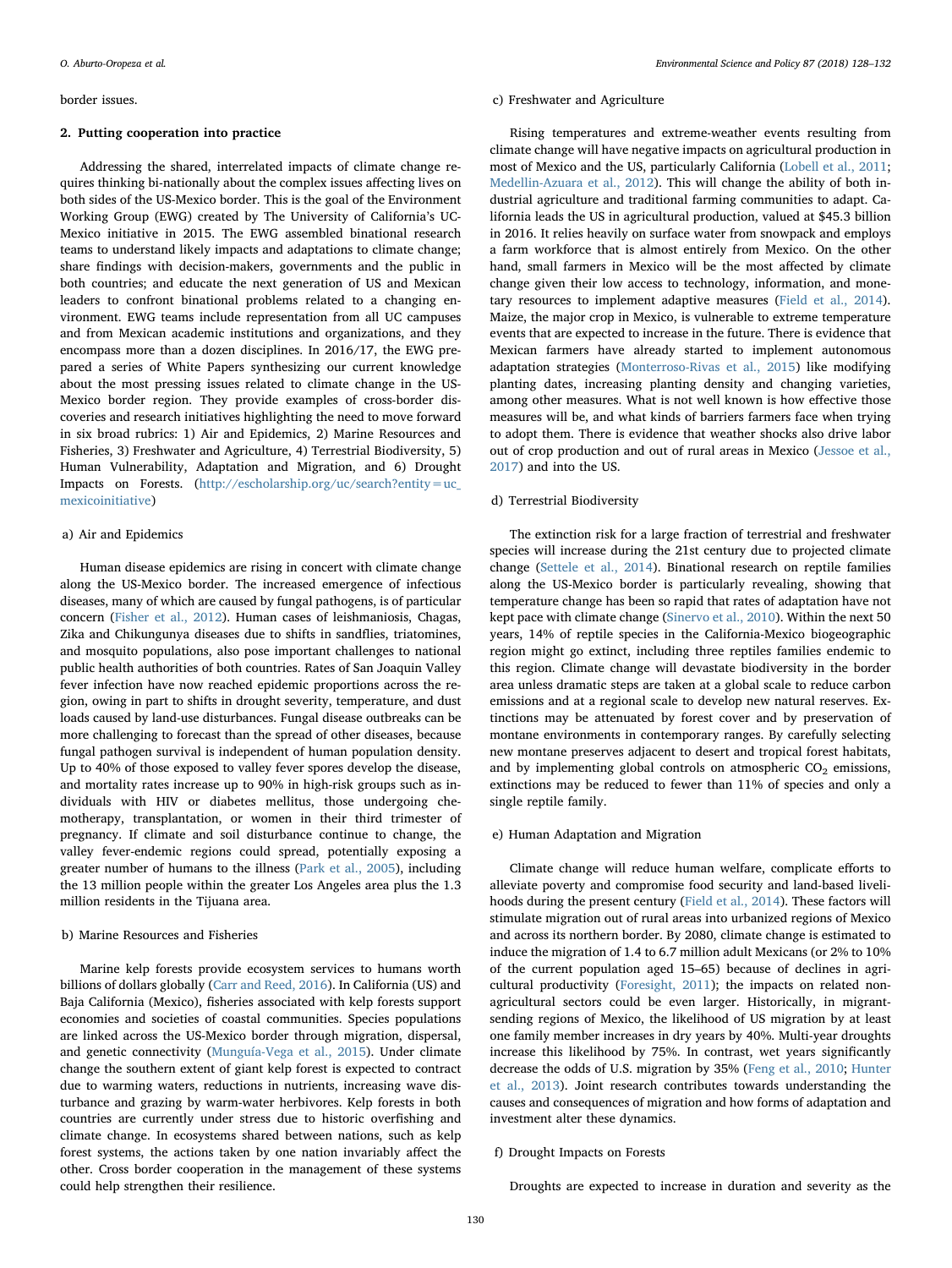climate system continues to warm at an accelerating rate. Drought impacts on forests of Western North America have been particularly pronounced, exerting several detrimental effects on their ability to provide essential ecosystem services for both natural and human systems [\(Mantgem and Stephenson, 2007;](#page-3-12) [Anderegg et al., 2012](#page-3-13)). A major challenge in understanding the regional effects of extreme weather events is our limited ability to scale information from field research plots to larger spatial domains. Studies comparing drought impacts on forests in the Sierra Nevada of California and Sierra Madre Occidental in Mexico using Google's Earth Engine indicate a substantial decline in forest cover over both regions in recent years, a phenomenon that will be further explored in ongoing research.

#### 3. Evolving cooperation

Environmental institutions operating at many levels across California and Mexico provide opportunities to define shared environmental goals, adaptation strategies, and reduced barriers to cooperation on multiple fronts. First, they foster the creation of mechanisms to jointly develop laws, design policies and implement programs and allow the two countries to better pool adaptation opportunities. For example, by working together to map and understand the distribution of fungal pathogens, researchers from the US and Mexico can prepare for—and hopefully prevent—disease outbreaks in the border region. While public health and medical data are difficult to compare between countries, environmental sampling can be conducted across borders and integrated with global climate data. This type of collaboration is a first step towards preventing loss of human life and reducing economic costs of medical treatment.

Second, they pave the way for US and Mexican agencies to coordinate monitoring and data-sharing programs that can be improved if there is an open channel of communication to address opportunities and challenges of binational interest, such as fisheries research for food security. Capacity building is needed to move forward in a coordinated way to address all the issues outlined above as well as other critical issues related to climate change. Agencies could give more support for cross-border programs to provide training, field and laboratory experience to graduate students of both countries, and exchanges for scholars and decision makers. Expanding, coordinating, and integrating physical, ecological, socioeconomic and governance monitoring data will provide a complete vision about how climate change is affecting ecosystems, livelihoods, and environmental policies.

Third, collaborations promote increased flow and exchange of knowledge, competencies, and technologies across the region and among researchers and policy makers. For example, water allocation policies, regulations and infrastructure in California and Mexico were not designed to account for changing climate conditions that will require adaptive and resilient water management in both the US and Mexico ([Seager et al., 2013](#page-4-10); [International Boundary and Water](#page-3-14) [Commission, 2017](#page-3-14)). Competing water uses for cities, agriculture, hydropower and the environment will require an adaptive and resilient integrated water management approach.

#### 4. Conclusion

Coordinated action among academic institutions, NGOs, government agencies, and voluntary citizen groups on both sides of the border has the potential to tackle the grand environmental challenges of the 21st century. Facilitating exchanges of skills, information, and technologies, and building capacity among the future generation of researchers, educators and decision-makers, can help meet this challenge. The EWG findings are an example of the many potential benefits that joint research and cooperation bring to understanding climate change and designing binational related policies. Its continuation and the emergence of similar efforts could incentivize US-Mexico cooperation in scientific research and policy-making related to climate change and the

environment. The EWG can be used as a model of cross-border transformation, to increase regional integration among cities, and to help institutionalize environmental and educational projects for further US and Mexico research integration activities ([Broek et al., 2017\)](#page-3-15). This model can generate a collaborative mindset among participating universities (faculty and students) driven by the need to address urgent sustainability challenges, creating an international network for student exchanges, visiting students and faculty, or cross-appointments of faculty ([Keeler et al., 2016](#page-3-16)). Such efforts can lead to improved living standards and cooperative responses to climate change.

#### Acknowledgements

We thank the UC Mexico Initiative, University of California System, and comments received during the workshop on "Climate Change and its Binational Implications" held at Casa de la Universidad de California, Mexico City, on November 3-4, 2016. Several grants supported participating authors: UC Mexus-CONACYT doctoral fellowship160083; NSF grant DEB-1632648; NSF grant DEB-1212124; NSF Emerging Frontiers Grant (EF-1241848); NSF Grant IOS-1038016; California Energy Commission, Public Interest Energy Research (PIER) Program; UC President Research Catalyst Award, University of California, Office of the President, TNC and BLM funding, The USFWS, and the UC President's Mexico Climate Change Initiative.

#### References

- <span id="page-3-13"></span>[Anderegg, W.R., Kane, J.M., Anderegg, L.D., 2012. Consequences of widespread tree](http://refhub.elsevier.com/S1462-9011(17)31060-2/sbref0005) [mortality triggered by drought and temperature stress. Nat. Clim. Change 3 \(1\),](http://refhub.elsevier.com/S1462-9011(17)31060-2/sbref0005) 30–[36](http://refhub.elsevier.com/S1462-9011(17)31060-2/sbref0005).
- <span id="page-3-15"></span>[Broek, J., Eckardt, F., Benneworth, P.S., 2017. The Transformative Role of Universities in](http://refhub.elsevier.com/S1462-9011(17)31060-2/sbref0010) [Regional Innovations Systems: Lessons from University Engagement in Cross-border](http://refhub.elsevier.com/S1462-9011(17)31060-2/sbref0010) [Regions. Center for Higher Education Policy Studies \(CHEPS\) \(CHEPS working paper;](http://refhub.elsevier.com/S1462-9011(17)31060-2/sbref0010) [Vol. 2017, No. 05\).](http://refhub.elsevier.com/S1462-9011(17)31060-2/sbref0010)
- <span id="page-3-4"></span>[Carr, M.H., Reed, D.C., 2016. Shallow rocky reefs and kelp forest. In: Mooney, H.,](http://refhub.elsevier.com/S1462-9011(17)31060-2/sbref0015) [Zavaleta, E. \(Eds.\), Ecosystems of California. University of California Press, pp.](http://refhub.elsevier.com/S1462-9011(17)31060-2/sbref0015) 311–[336](http://refhub.elsevier.com/S1462-9011(17)31060-2/sbref0015).
- <span id="page-3-10"></span>[Feng, S., Krueger, A.B., Oppenheimer, M., 2010. Linkages among climate change, crop](http://refhub.elsevier.com/S1462-9011(17)31060-2/sbref0020) yields and Mexico–[US cross-border migration. Proc. Nat. Acad. Sci. U. S. A. 107 \(32\),](http://refhub.elsevier.com/S1462-9011(17)31060-2/sbref0020) 14257–[14262.](http://refhub.elsevier.com/S1462-9011(17)31060-2/sbref0020)
- <span id="page-3-7"></span>[Field, C.B., Barros, V.R., Dokken, D.J., Mach, K.J., Mastrandrea, M.D., Bilir, T.E., White,](http://refhub.elsevier.com/S1462-9011(17)31060-2/sbref0025) [L.L., 2014. IPCC, 2014: climate change 2014: impacts, adaptation, and vulnerability.](http://refhub.elsevier.com/S1462-9011(17)31060-2/sbref0025) [part A: global and sectoral aspects. In: Contribution of Working Group II to the Fifth](http://refhub.elsevier.com/S1462-9011(17)31060-2/sbref0025) [Assessment Report of the Intergovernmental Panel on Climate Change. Cambridge](http://refhub.elsevier.com/S1462-9011(17)31060-2/sbref0025) [University Press, Cambridge, United Kingdom and New York, NY, USA.](http://refhub.elsevier.com/S1462-9011(17)31060-2/sbref0025)
- <span id="page-3-3"></span>[Fisher, M.C., Henk, D.A., Briggs, C.J., Brownstein, J.S., Mado](http://refhub.elsevier.com/S1462-9011(17)31060-2/sbref0030)ff, L.C., McCraw, S.L., Gurr, [S.J., 2012. Emerging fungal threats to animal, plant and ecosystem health. Nature](http://refhub.elsevier.com/S1462-9011(17)31060-2/sbref0030) [484 \(2012\), 186](http://refhub.elsevier.com/S1462-9011(17)31060-2/sbref0030)–194.
- <span id="page-3-9"></span>[Foresight: Migration and Global Environmental Change, 2011. Final Project Report The](http://refhub.elsevier.com/S1462-9011(17)31060-2/sbref0035) Government Offi[ce for Science. London.](http://refhub.elsevier.com/S1462-9011(17)31060-2/sbref0035)
- <span id="page-3-0"></span>Garfi[n, G., Jardine, A., Merideth, R., Black, M., Leroy, S., 2013. Assessment of climate](http://refhub.elsevier.com/S1462-9011(17)31060-2/sbref0040) [change in the southwest United States: a report prepared for the national climate](http://refhub.elsevier.com/S1462-9011(17)31060-2/sbref0040) [assessment. A Report by the Southwest Climate Alliance. Island Press,](http://refhub.elsevier.com/S1462-9011(17)31060-2/sbref0040) [Washington, DC](http://refhub.elsevier.com/S1462-9011(17)31060-2/sbref0040).
- <span id="page-3-2"></span>[Healy, R.G., VanNijnatten, D.L., López-Vallejo, M., 2014. Environmental policy in north](http://refhub.elsevier.com/S1462-9011(17)31060-2/sbref0045) [america. Approaches, Capacity, and the Management of Transboundary Issues](http://refhub.elsevier.com/S1462-9011(17)31060-2/sbref0045) [Toronto. University of Toronto Press 224 pp](http://refhub.elsevier.com/S1462-9011(17)31060-2/sbref0045).
- <span id="page-3-11"></span>[Hunter, L.M., Murray, S., Riosmena, F., 2013. Rainfall patterns and U.S. migration from](http://refhub.elsevier.com/S1462-9011(17)31060-2/sbref0050) [rural Mexico. Int. Migr. Rev. 47 \(4\), 874](http://refhub.elsevier.com/S1462-9011(17)31060-2/sbref0050)–909.
- <span id="page-3-14"></span>International Boundary and Water Commission, 2017. Extension of Cooperative Measures and Adoption of a Binational Water Scarcity Contingency Plan in the Colorado River Basin. Minute No. 323. [https://www.ibwc.gov/Files/Minutes/Min323. pdf.](https://www.ibwc.gov/Files/Minutes/Min323.%20pdf)
- <span id="page-3-8"></span>Jessoe, K., Manning, D., Taylor, J.E., 2017. Climate change and labour allocation in rural Mexico: evidence from annual fluctuations in weather. Econ. J. [http://dx.doi.org/10.](http://dx.doi.org/10.1111/ecoj.12448) 1111/ecoj.12448. [online access 26 JUN 2017](http://dx.doi.org/10.1111/ecoj.12448).
- <span id="page-3-16"></span>Keeler, L.W., Wiek, A., Lang, D.J., Yokohari, M., Breda, J., Olsson, L., Ness, B., Morato, J., Segalàs, J., Martens, P., Bojórquez-Tapia, L.A., Evans, J., 2016. Utilizing international networks for accelerating research and learning in transformational sustainability science. Sustaina. Sci. 11, 749–762. <http://dx.doi.org/10.1007/s11625-016-0364-6>.
- <span id="page-3-1"></span>[Lazcano, A., Ortiz-Ortega, A., Armendariz, S., 2017. Mexican and U.S. scientists: partners.](http://refhub.elsevier.com/S1462-9011(17)31060-2/sbref0070) [Science 355 \(6330\), 1139](http://refhub.elsevier.com/S1462-9011(17)31060-2/sbref0070).
- <span id="page-3-5"></span>[Lobell, D.B., Schlenker, W., Costa-Roberts, J., 2011. Climate trends and global crop](http://refhub.elsevier.com/S1462-9011(17)31060-2/sbref0075) [production since 1980. Science 333 \(6042\), 616](http://refhub.elsevier.com/S1462-9011(17)31060-2/sbref0075)–620.
- <span id="page-3-12"></span>[Mantgem, P.J., Stephenson, N.L., 2007. Apparent climatically induced increase of tree](http://refhub.elsevier.com/S1462-9011(17)31060-2/sbref0080) [mortality rates in a temperate forest. Ecol. Lett. 10 \(10\), 909](http://refhub.elsevier.com/S1462-9011(17)31060-2/sbref0080)–916.
- <span id="page-3-6"></span>[Medellin-Azuara, J., Howitt, R.E., MacEwan, D., Lund, J.R., 2012. Economic impacts of](http://refhub.elsevier.com/S1462-9011(17)31060-2/sbref0085) [climate-related yield changes in California. Clim. Change 109 \(Suppl. 1\), S387](http://refhub.elsevier.com/S1462-9011(17)31060-2/sbref0085)–S405.